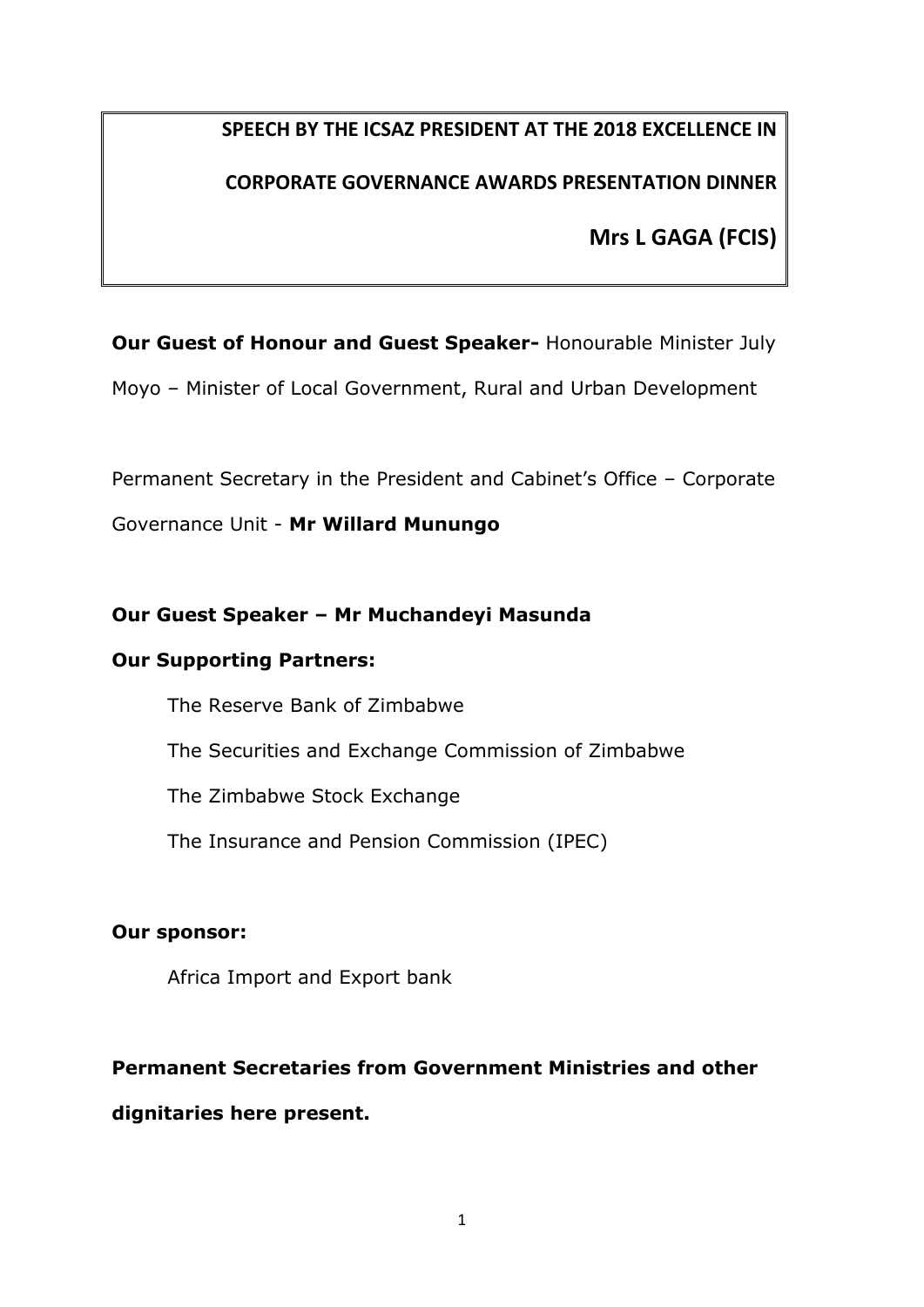**Board Chairmen, board members and officers of ZSE-listed companies, Banking Institutions, State Enterprises and Parastatals, Insurance Companies and SMEs here present, Past Presidents of the Institute here present, Councillors and members of the Institute here present, Corporate Governance Panel members, The Adjudicating team, Distinguished Guests, ICSAZ Secretariat staff, Members of the Press,** 

**Ladies and Gentlemen,**

#### **All Protocols observed;**

It is my great pleasure to welcome you to this  $6<sup>th</sup>$  edition of the ICSAZ Excellence in Corporate Governance Awards organized by our Institute. Over the long history of its existence in Zimbabwe, the Institute of Chartered Secretaries and Administrators has been actively participating in the development of professionals for the efficient administration of commerce, industry and public affairs through training of company secretaries, accountants and administrators. Through its members, the Institute continues to make significant contributions to the various sectors of the economy.

2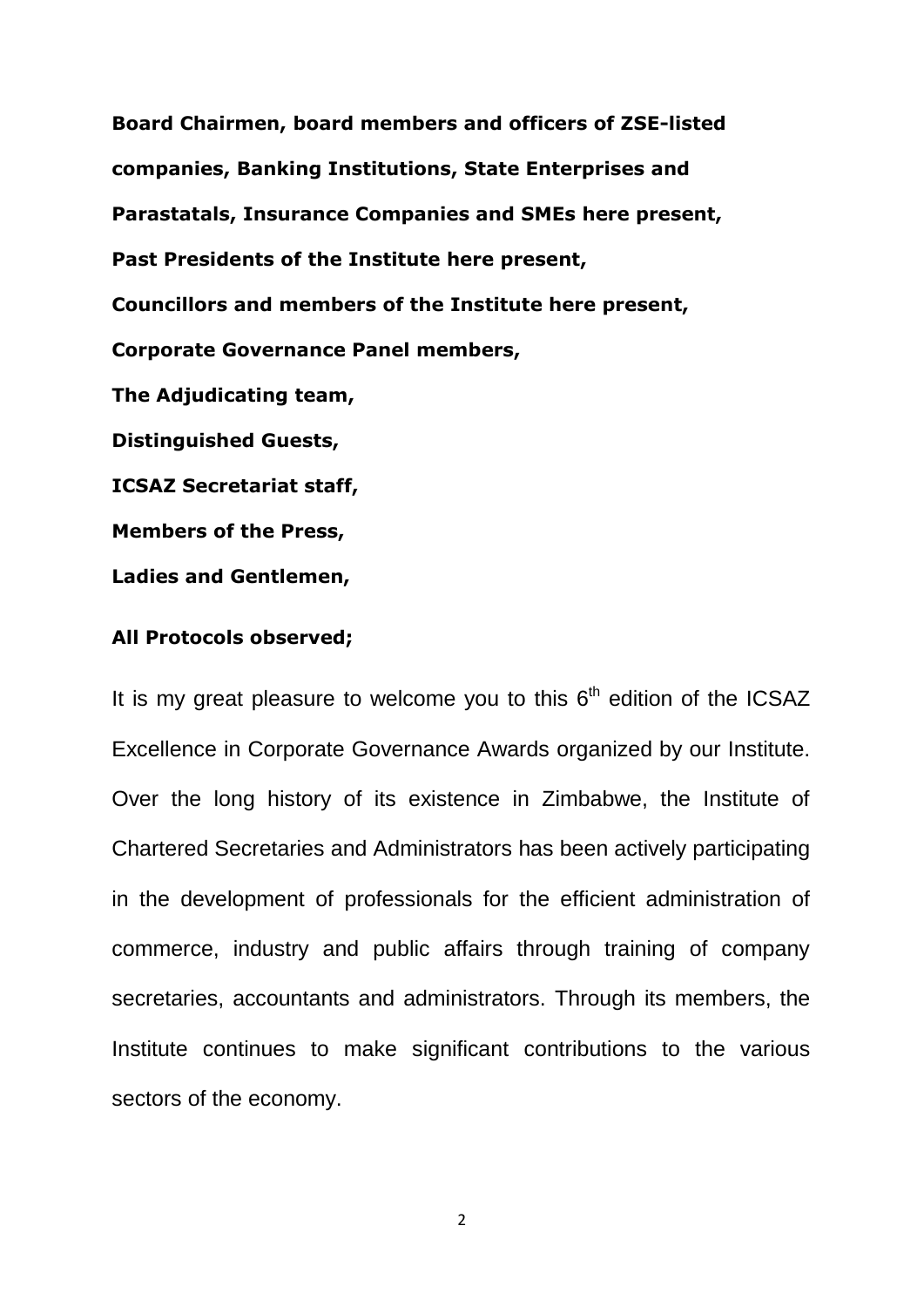Since the inception, the ICSAZ Excellence in Corporate Governance Awards presentation has become an important annual event which every stakeholder of good corporate governance in both the private and public sector must take seriously. The ICSAZ ECG Awards evaluate reported corporate governance practices of participants and the impacts of the actions of corporate boards in the environment and all the stakeholders.

Ladies and Gentlemen, the aim of these awards is to promote good corporate governance in all the sectors of the economy. In the past years, we have been presenting ECG Awards to the Listed Companies, Banking Institutions and State Enterprises & Parastatals categories only. The awards continue to expand and become more inclusive as tonight we will be presenting for the first time two more categories, which are: Insurance companies and SMEs. It is our hope that the Excellence in Corporate Governance Awards will be expanded to include all sectors of the economy as we go forward.

Ladies and Gentlemen, the amount of activity surrounding corporate governance buttresses the view that good corporate governance plays a huge part in the ability of countries to develop economically. Many countries, especially in the developing world, are said to be unable to

3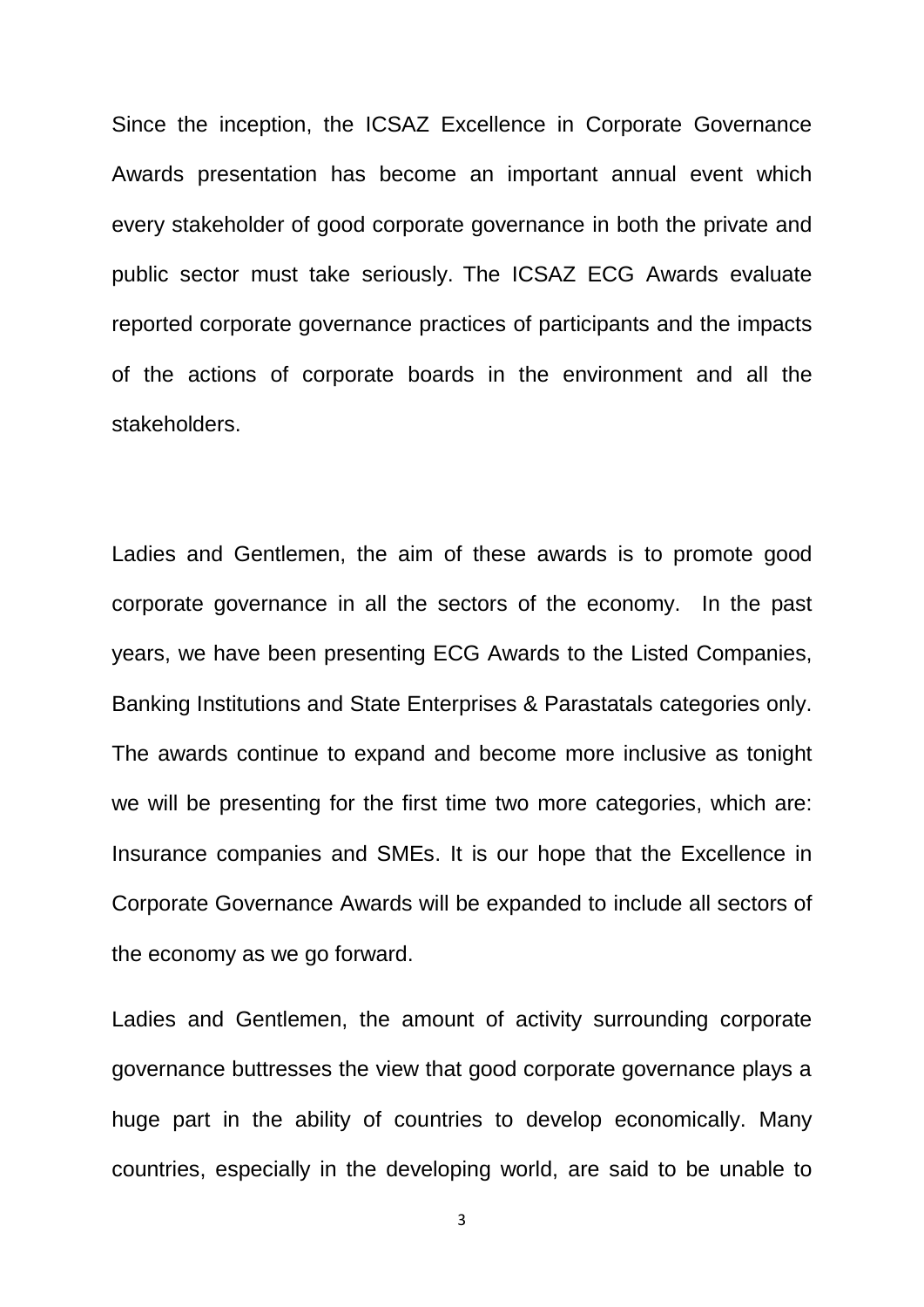attract investment based on their unacceptable levels of corporate governance.

Ladies and Gentlemen, the importance of corporate governance in today's progressive and aggressive business environment cannot be denied. It is crucial to the achievement of a new frontier of competitive advantage and profitability in the business world. The inner workings of corporate governance strategies may differ, but the business practices they comprise are generally more uniform.

Corporate governance allows companies to put their positive traits on display. With their intentions made visible to all, companies are more likely to be held accountable for their behaviour and actions - and thus more willing to distance themselves from duplicity. This is especially crucial now that trust in businesses is on the decline. I urge the entire business community to reflect on their corporate governance and to seriously adopt good corporate practices.

May I take this opportunity to thank the Government of the Republic of Zimbabwe, Sponsoring Partners and supporting Partners for supporting the Institute's initiative. I also want to thank the participants for having played their part through filing their documents with the regulatory authorities and availing information to the Institute for use in the

4